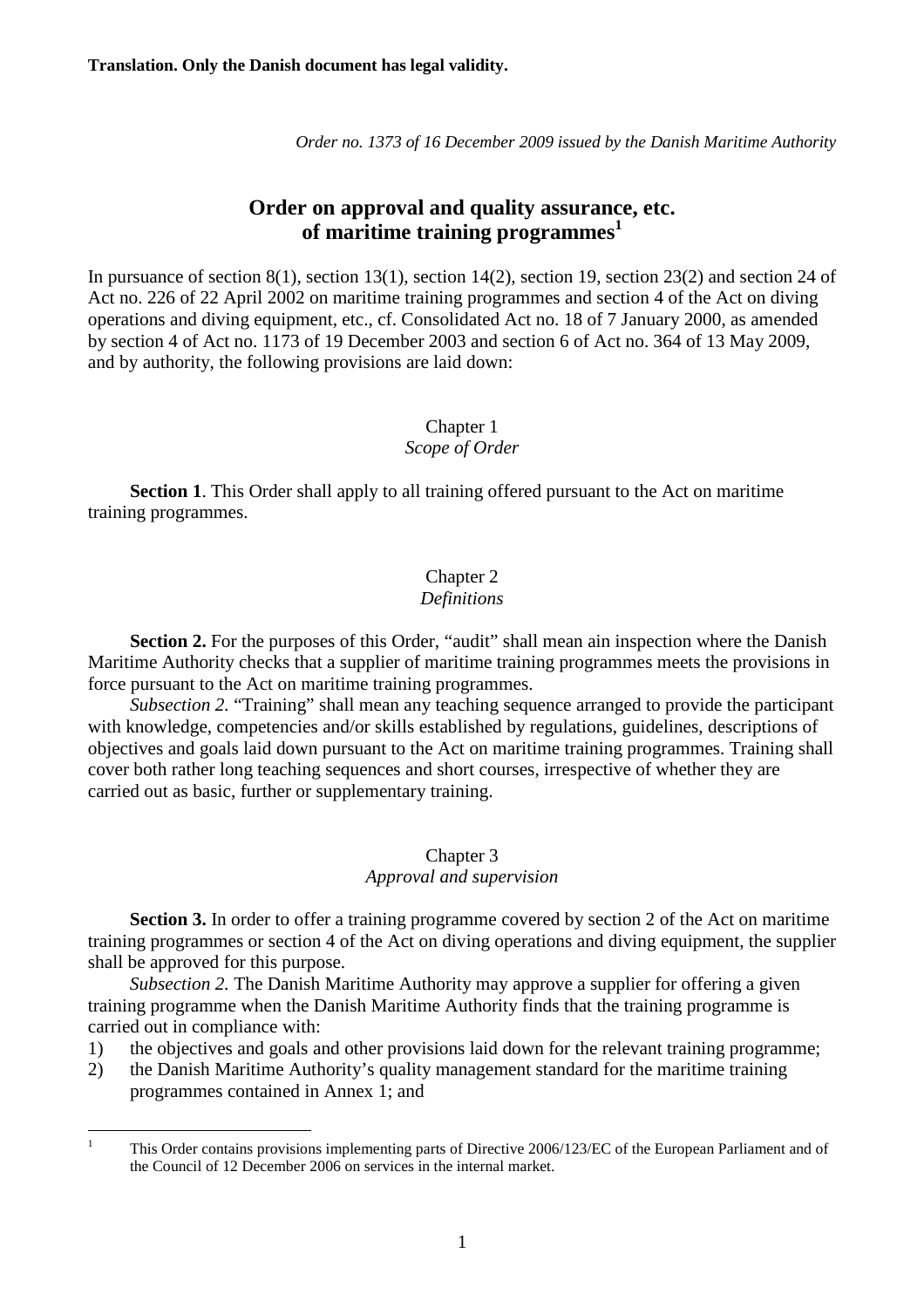3) other provisions laid down for maritime training programmes, including provisions on marking and evaluation.

 *Subsection 3.* An approved supplier may arrange for a minor part of the training programme being carrying out at another institution (outsourced teaching) without this having the Danish Maritime Authority's independent approval when

- 1) the outsourced teaching forms a minor part of the approved training programme and has the form of a short course of up to one week's duration; and
- 2) the approved supplier ensures that the conditions under subsection 2 are observed.

**Section 4.** A supplier requesting approval under section 3 shall file an application with the Danish Maritime Authority to this effect. The application shall contain an account of how the supplier will meet the conditions of section 3(2).

*Subsection 2.* When the Danish Maritime Authority receives an application for approval of a course supplier, the Danish Maritime Authority shall forward a receipt to the applicant informing him about the following:

- 1) the time-limit for considering the application;
- 2) that the applicant may consider a temporary approval granted if the Danish Maritime Authority does not forward a reply within the expiry of the time-limit; and
- 3) the possibility of appeal.

**Section 5.** The Danish Maritime Authority shall make decisions about a temporary approval of a supplier no later than 3 months after having received the application on the condition that the necessary information is available.

*Subsection 2.* It shall be possible to extend the time-limit stipulated in subsection 1 once under special circumstances that justifies this. The Danish Maritime Authority shall give a reason for the time-limit and inform the applicant about the duration of the time-limit within the expiry of the time-limit stipulated in subsection 1.

*Subsection 3.* If the Danish Maritime Authority has not given the applicant an answer within the time-limits stipulated in subsections 1 and 2, the applicant may consider the request temporarily approved (tacit acceptance), cf. section 4(2).

**Section 6.** The Danish Maritime Authority may not make a final assessment of compliance with section 3(2) and approve the supplier until an audit has been carried out to verify the information provided by the applicant. However, the Danish Maritime Authority may, without having carried out an audit, grant a temporary, limited approval for suppliers who have already been approved for another maritime training programme. This may occur when the Danish Maritime Authority assesses that the new training activity is comparable to the one already approved and when it is clear from the application that the conditions of section 3(2) are met.

*Subsection 2.* The Danish Maritime Authority shall issue a certificate of approval. The certificate shall list the training programmes which the supplier is approved to carry out. The certificate shall be made in Danish with a translation into English.

**Section 7.** In order to maintain the approval, the supplier shall be audited by the Danish Maritime Authority, cf. section 2(1), and shall prove that the conditions of approval are still met.

*Subsection 2.* The Danish Maritime Authority shall determine the extent of as well as the time and deadline of audits.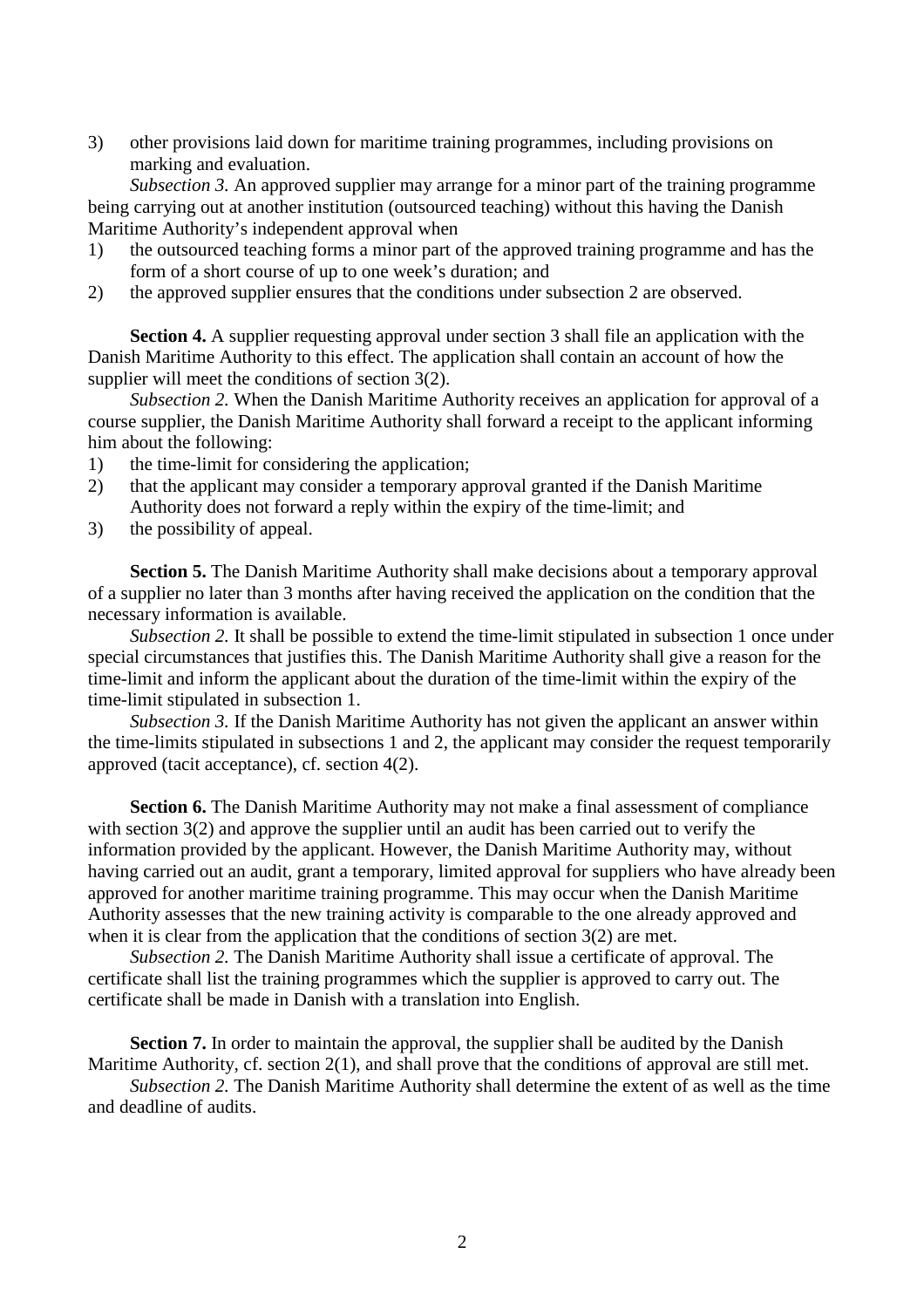*Subsection 3.* After having completed the audit, the Danish Maritime Authority shall inform the supplier in writing whether the approval is maintained. This information shall be given in Danish with a translation into English and shall be kept together with the certificate of approval.

*Subsection 4.* The Danish Maritime Authority may request external bodies to carry out quality control or evaluation of training programmes and teaching.

*Subsection 5.* On the basis of a quality control or evaluation under subsection 4, the Danish Maritime Authority may order a supplier to follow up on recommendations and non-conformities as a condition for maintaining the approval.

*Subsection 6.* If a supplier no longer wants to maintain the approval for a training programme or course, the Danish Maritime Authority shall be informed of this as soon as possible.

*Subsection 7.* If non-conformities with the conditions for the approval laid down by the Danish Maritime Authority are identified, the Danish Maritime Authority may:

- 1) order the supplier to take specific initiatives and actions that are necessary to comply with the conditions and decide when they shall have been carried out;
- 2) order the supplier to forward an action plan for how to rectify the conditions within a timelimit determined by the Danish Maritime Authority; or
- 3) decide that one or more audits are necessary to check compliance with the conditions of approval.

**Section 8.** If the Danish Maritime Authority, following an overall assessment, finds that a supplier does not meet the conditions of approval, cf. section 3(2), and does not meet the order to rectify this within a determined time-limit, cf. section 7(7), the approval shall be withdrawn.

**Section 9.** The Danish Maritime Authority may approve a supplier of a training programme in accordance with the Danish Maritime Authority's quality management standard for the maritime training programmes, regardless whether the relevant training institution does not offer a training programme covered by section 2 of the Act on maritime training programmes.

*Subsection 2.* Suppliers approved under subsection 1 shall be approved pursuant to section 3(2), item 2. The provisions of sections 4-8 shall also apply in this connection.

*Subsection 3.* A supplier approved under sections 5, 6 or 8 for offering training programmes shall inform the participants that the Danish Maritime Authority has made the approval and inform the participants about the contact points of the Danish Maritime Authority.

#### Chapter 4

#### *Payment for approval and supervision*

**Section 10.** The Danish Maritime Authority shall request payment for covering its expenses in connection with approvals under section 3.

*Subsection 2.* The Danish Maritime Authority shall request payment for approvals under section 9 in accordance with the regulations on State income-generating activities.

*Subsection 3.* Suppliers who receive State subsidies for the approved training activity shall be exempted from payment under subsections 1 and 2. However, a supplier shall cover the expenses that the Danish Maritime Authority may incur in connection with the supervision of the parts of training programmes carried out as outsourced teaching, cf. section 3(3).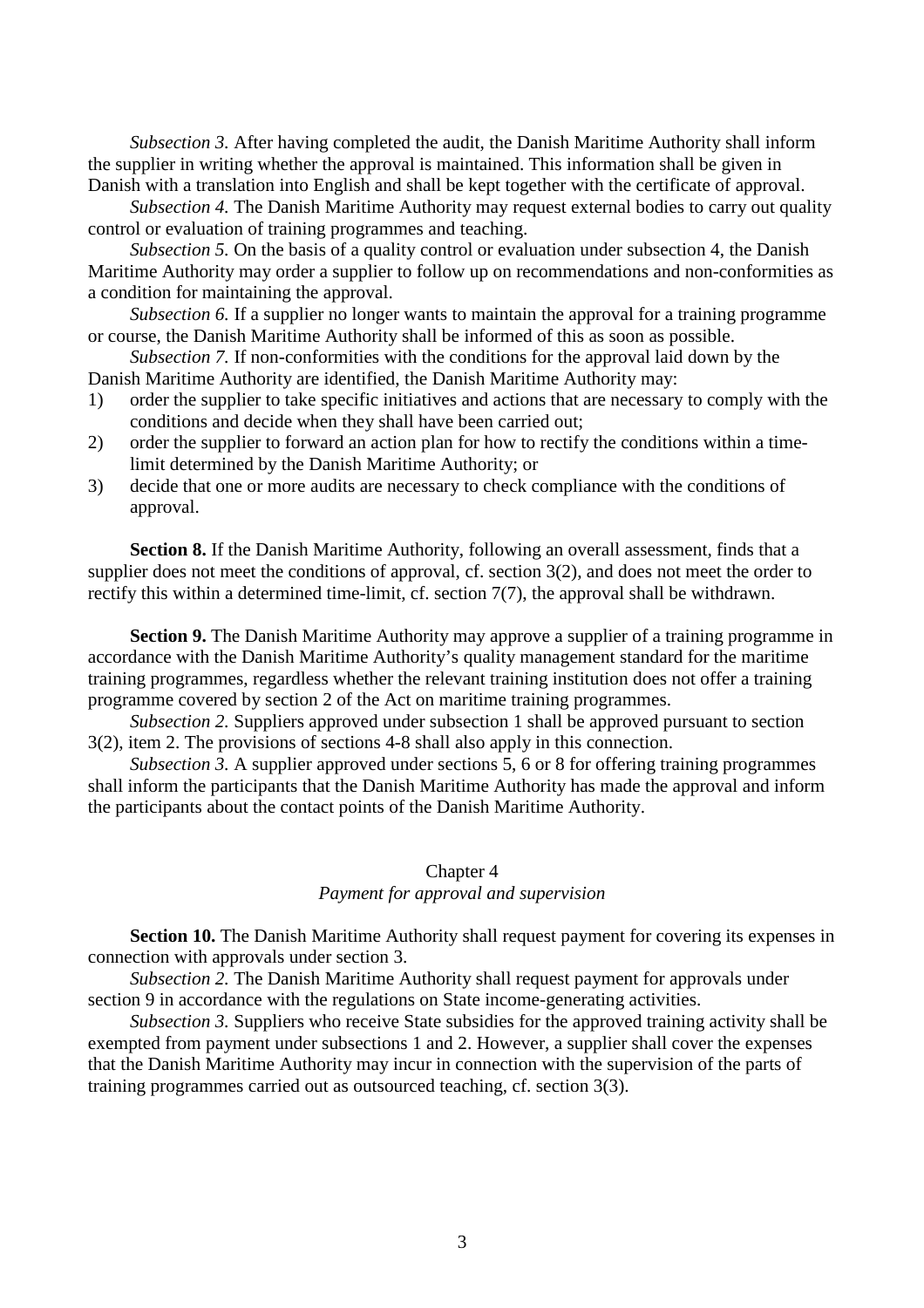#### Chapter 5 *Consideration of appeals*

**Section 11.** Appeals against decisions made by approved suppliers in connection with training programmes offered pursuant to section 2 of the Act on maritime training programmes shall be forwarded to the Danish Maritime Authority when the appeal concerns training-related conditions, including evaluations. The appeal shall be passed on to the supplier who shall, within a time-limit of 2 weeks, make a statement. The complainant shall have the opportunity to comment on the statement within 1 week. The supplier shall forward the appeal, the statement and the complainant's comments, if any, to the Danish Maritime Authority.

*Subsection 2.* The time-limit for filing an appeal under subsection 1 shall be 2 weeks from the day when the complainant was informed of the decision.

*Subsection 3.* The Danish Maritime Authority shall make the final decision in such cases.

### Chapter 6 *Entry into force*

**Section 12.** This Order shall enter into force on 28 December 2009.

*Subsection 2.* Order no. 770 of 5 July 2006 on the approval and quality assurance, etc. of maritime training programmes shall be repealed.

*Danish Maritime Authority, 16 December 2009*

Sune Rahn / Pernille Trojahn Kristiansen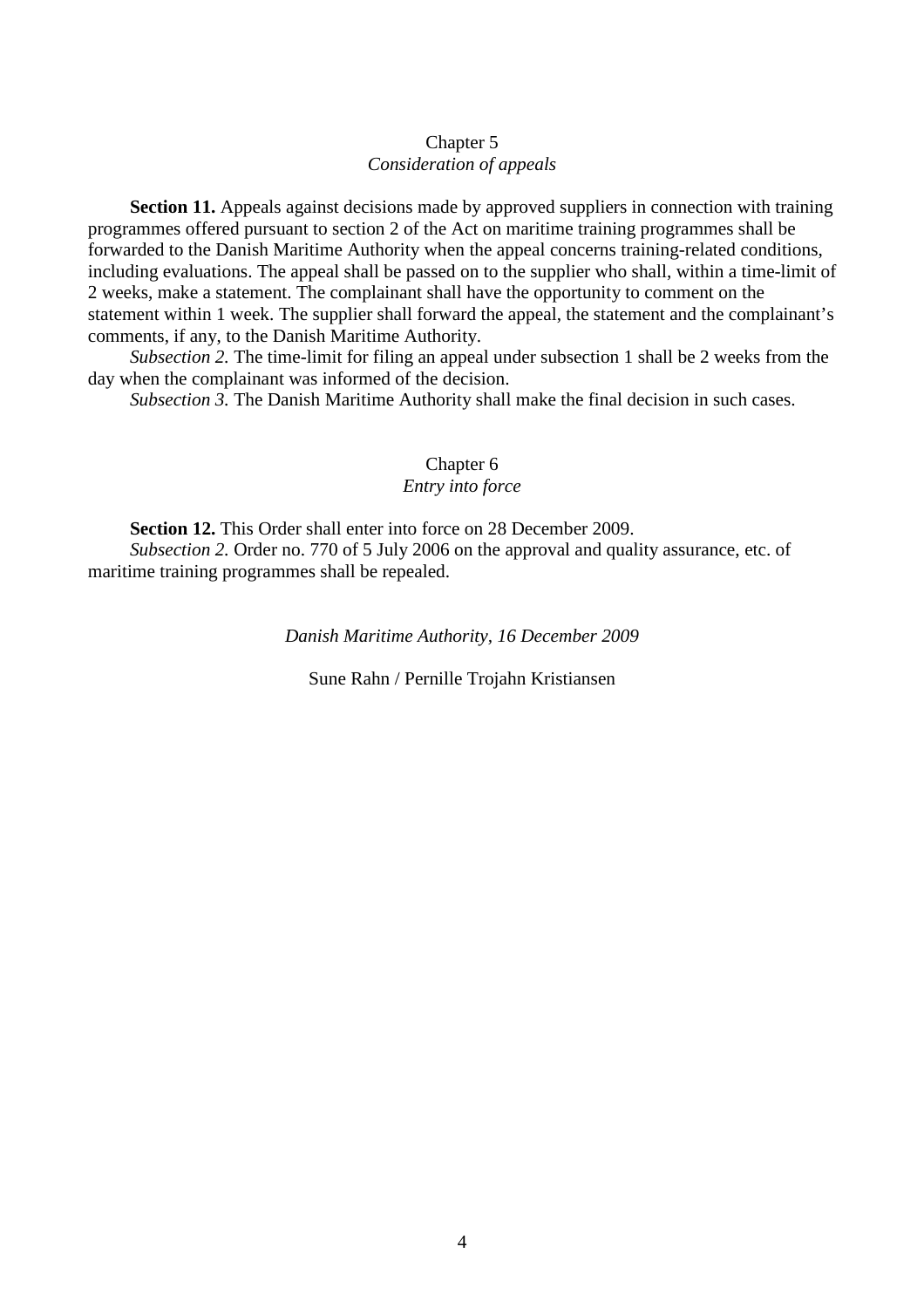#### **Annex 1**

### **Quality assurance standards for the maritime training programmes, version 4 of 1 August 2006**

#### **Contents**

- 1. General
- 2. Quality objective and policy
- 3. Responsibility and organisation
- 4. Evaluation
- 5. The quality system
- 6. Document and data management
- 7. Process control (instructions and procedures)
- 8. Internal audits
- 9. Reporting and management of non-conformities or proposals for improvements
- 10. Corrective and preventive actions
- 11. Management of recordings and certification
- 12. Danish Maritime Authority's quality audits
- 13. Training of employees
- 14. Safety and the environment

#### **1. General**

#### *1.1. Background*

The maritime training programmes shall, at any time, train and educate as relevant to the needs of the maritime industries. This requires, among other things, that the training programmes – the contents and form of the teaching – are developed, improved and adjusted on an ongoing basis in a dynamic process.

In order for this to happen, the suppliers shall, in close cooperation with the industry, companies and employed persons, be responsible for the process. This means that the responsibility for the planning, implementation and evaluation of each individual training sequence is placed with the institution.

The quality system is a tool intended to ensure that all training is focused and planned and is always evaluated with a view to improvements.

Furthermore, it is evident from regulation I/8 as well as section A-I/8, Quality Standards, of the STCW Convention that maritime training shall be carried out in accordance with a quality system. A quality system according to this standard complies with this Convention requirement.

#### *1.2 Application*

The requirement for a quality system applies to all training which, pursuant to the Act on maritime training programmes, is laid down by the Danish Maritime Authority. It is a condition for offering these training programmes that the training institution has established a quality system complying with this standard.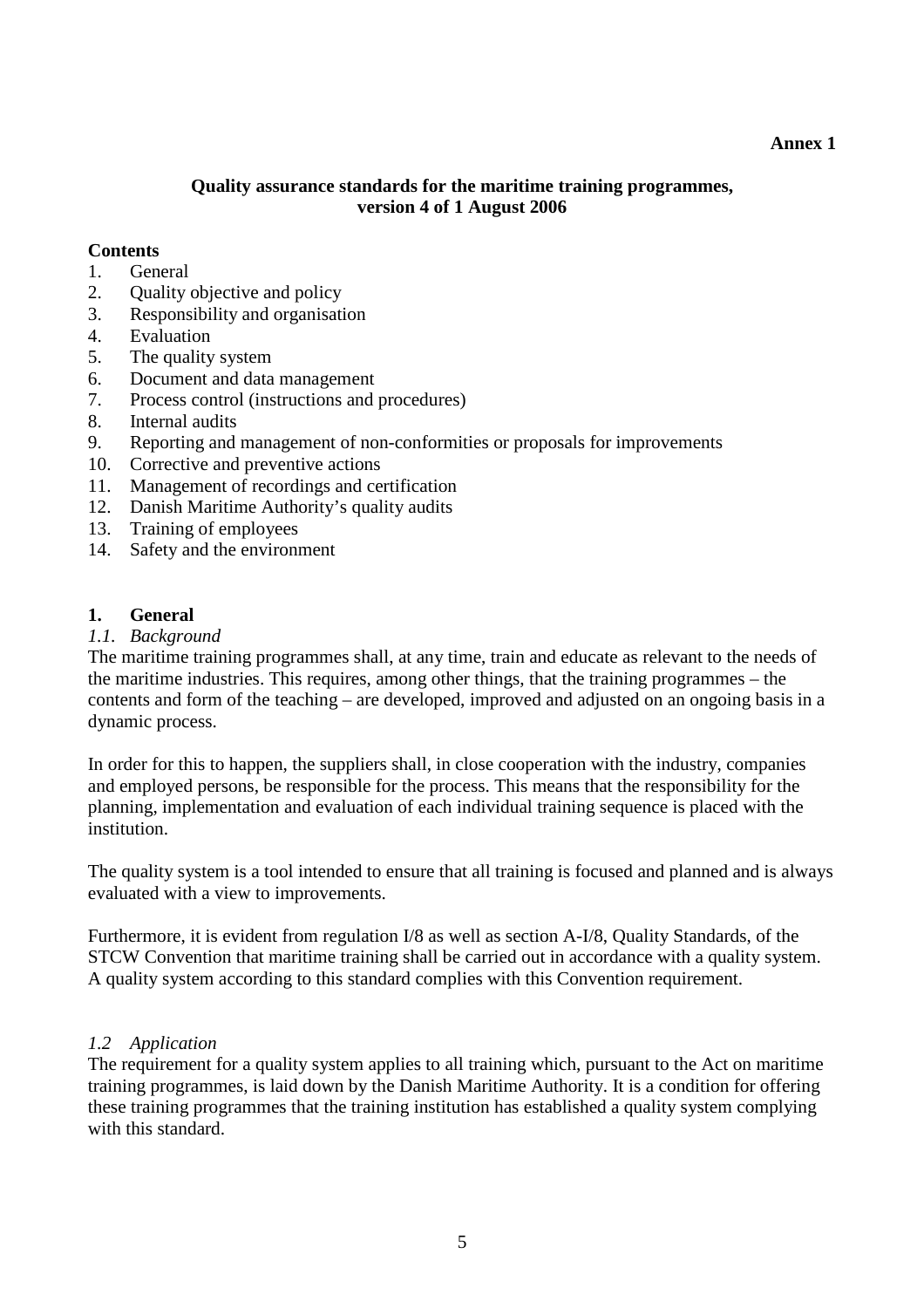Approval in accordance with this standard giver the supplier the right to write the following on course certificates, writing paper, in course catalogues, etc.:

"Certified by Danish Maritime Authority in accordance with DMA's standard for quality management of maritime training and education."

"Godkendt i henhold til Søfartsstyrelsens standard for kvalitetsstyring af maritim uddannelse."

The Danish Maritime Authority shall keep a record of suppliers of training programmes approved according to this standard.

# **2. Quality objective and policy**

# *2.1 Training planning*

For all training, a training plan shall be available containing the described objective, goal and any special requirements or guidelines, including qualification requirements.

The training plan may have been issued by authorities, for example in an Act or an Order, or by a company using a training service. Where a training plan is not available, the supplier shall, on the basis of customer requests or specifications or on the basis of own objectives and policies, draw up the training plan.

The supplier shall establish and maintain procedures for handling and verifying the development of the training plan and compliance with the objectives and goals in accordance with the requests or specifications stated.

On the basis of the training plan, the management shall:

- define its quality objectives and policy for the training programme. The quality objective and policy shall be of relevance to the training programme and the statutory basis;
- ensure and verify that the quality objective and policy is understood and implemented at all levels.

# **2.2 Implementation planning**

The supplier shall plan the implementation of the training programme, and also:

- systematically divide the training programme into modules or subjects covering all the objectives and goals determined within the established framework;
- define relevant partial objectives for the various levels of the training programme;
- − plan a satisfactory evaluation of the participants' compliance with the objectives and goals;

The planning shall be documented and published. This may, for example, have the form of curriculums, study manuals, course programmes and the like.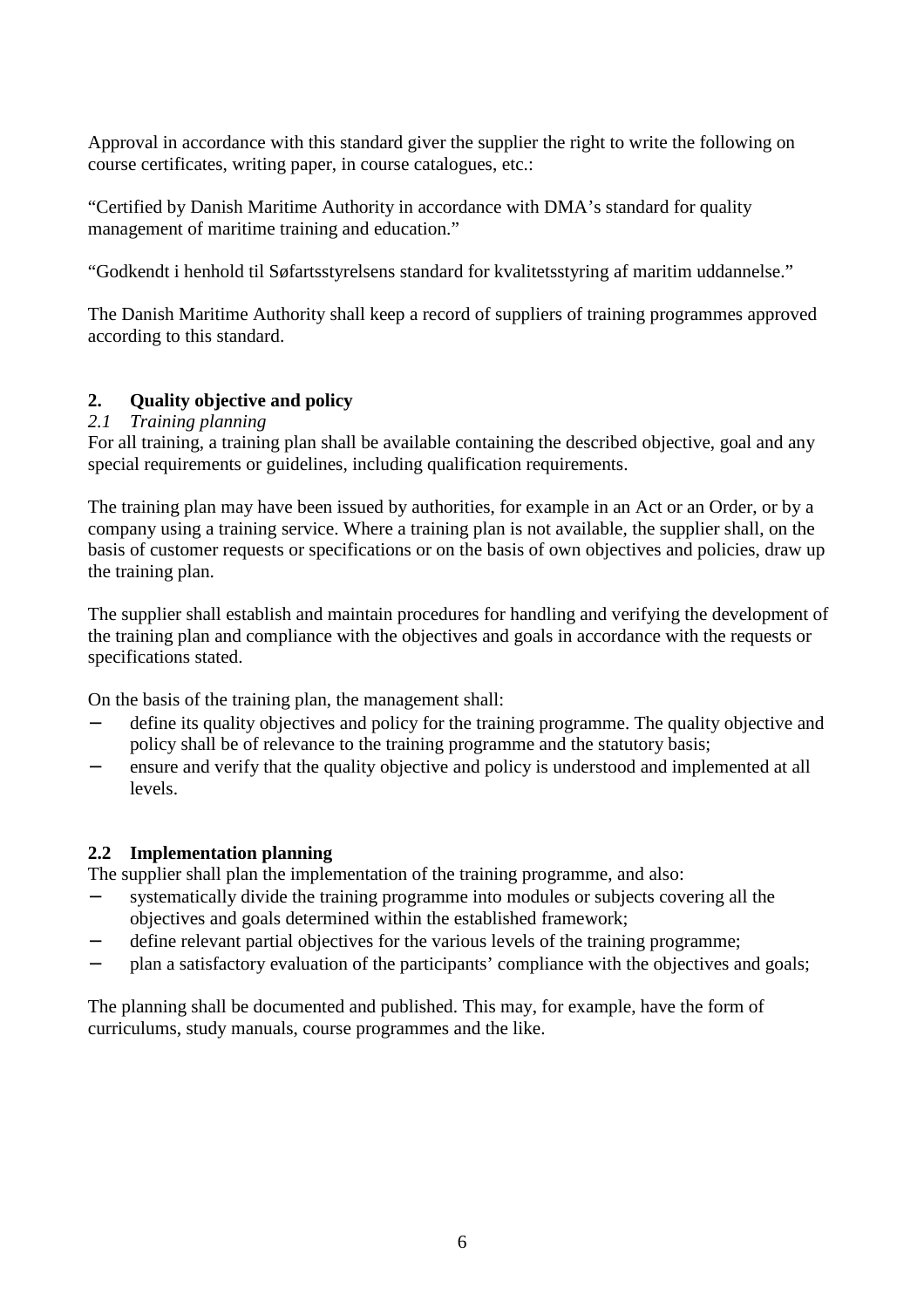# **3. Responsibility and organisation**

# *3.1 General*

The responsibility, including the educational responsibility, the powers and the interrelationship of all staff managing, carrying out and verifying work influencing the quality of the training programme shall be defined and documented.

The responsibility and powers of the staff may typically be documented in job descriptions.

# *3.2 Quality coordinator*

The management shall designate a person ("quality coordinator") who shall, without consideration of other tasks, have defined powers to:

- build-up, implement and maintain the quality system; and
- − report to the management with a view to evaluating and improving the quality system.

# **4. Evaluation**

# *4.1 Management evaluation*

The management shall, on an ongoing basis, evaluate the quality system and assess its efficiency to ensure its suitability to comply with the objective and policy. The system shall be examined at least once a year.

The evaluation of the system should contain:

- − non-conformities;
- − proposals for improvements;
- − up-dates of the system in consideration of new acts, regulations, orders, textbook material, contact with the industry, etc.;
- internal and external audit reports;
- − external evaluation reports;
- recordings concerning the students such as student progress;
- satisfaction measurements from students, employees and future employers with documented follow-up;
- − examination and other evaluation results;
- − quality measurements, including quality index;
- − overall assessments whether the educational objectives are met;
- − overall assessments of compliance with quality objectives and policies;

As a part of the evaluation, the management shall implement the necessary measures with the purpose of continuously developing and improving the training programmes.

The evaluation of the management shall be documented.

# *4.2 Teaching evaluation*

The teacher shall evaluate the teaching on an ongoing basis to ensure its suitability, efficiency and compliance with the objectives established.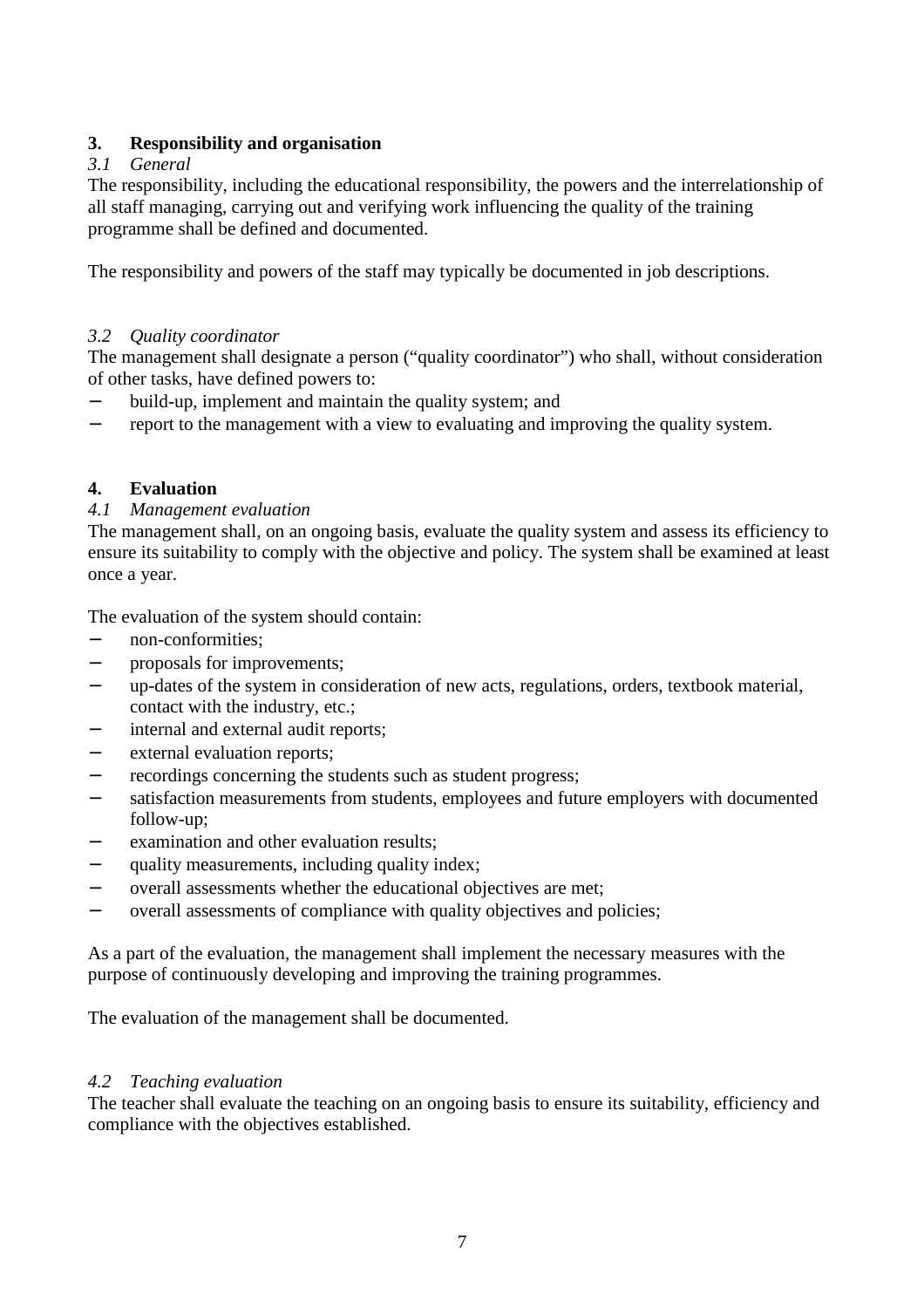After having completed any training sequence, the students shall evaluate the teaching.

After having completed any training sequence, the teacher shall document the evaluation, and the evaluation shall contain at least the following:

- − non-conformities with the planned sequence;
- − proposals for improvements;
- assessment of the efficiency of the teaching, i.e. whether the training objectives were met;
- the students' evaluation of the teaching;
- proposals for updating and improving the training programme or the teaching in consideration of new acts, regulations, orders, textbook material, contact with the industry, etc.

#### *4.3 Participant evaluation*

In a training sequence, it shall be evaluated on an ongoing basis whether the participant acquires the knowledge, the competencies and/or skills that are given in the teaching plan drawn up in accordance with the descriptions of the training programme's objectives and goals. An ongoing evaluation may, for example, be made on the basis of:

- − written and oral exam answers;
- − observations of actions and behaviour;
- − student progress;
- − conversation.

The participant should be informed about his level of achievement in accordance with the ongoing evaluation and should be advised about any necessary improvement measures.

At the completion of any training sequence, it shall be finally assessed whether the participant has acquired the knowledge, competences and/or skills laid down in the descriptions of the training programme's objectives and goals. The evaluation shall be individual and the participant shall be informed about his level of achievement.

There shall be procedures ensuring that the evaluation is planned, carried out and documented. It shall be ensured that the form and contents of the evaluations are in accordance with the objectives and goals of the training programmes as well as the arrangement of the teaching.

#### **5. The quality system**

#### *5.1. General*

The management shall be responsible for establishing, documenting, implementing and maintaining a quality system ensuring and documenting that the objectives and goals of the training programme are met within the given regulations and guidelines.

#### *5.2. Structure of the quality system*

There shall be an overall quality handbook describing how the requirements for the quality system are met, including quality objective and policy, as well as a description of the organisation and the responsibility.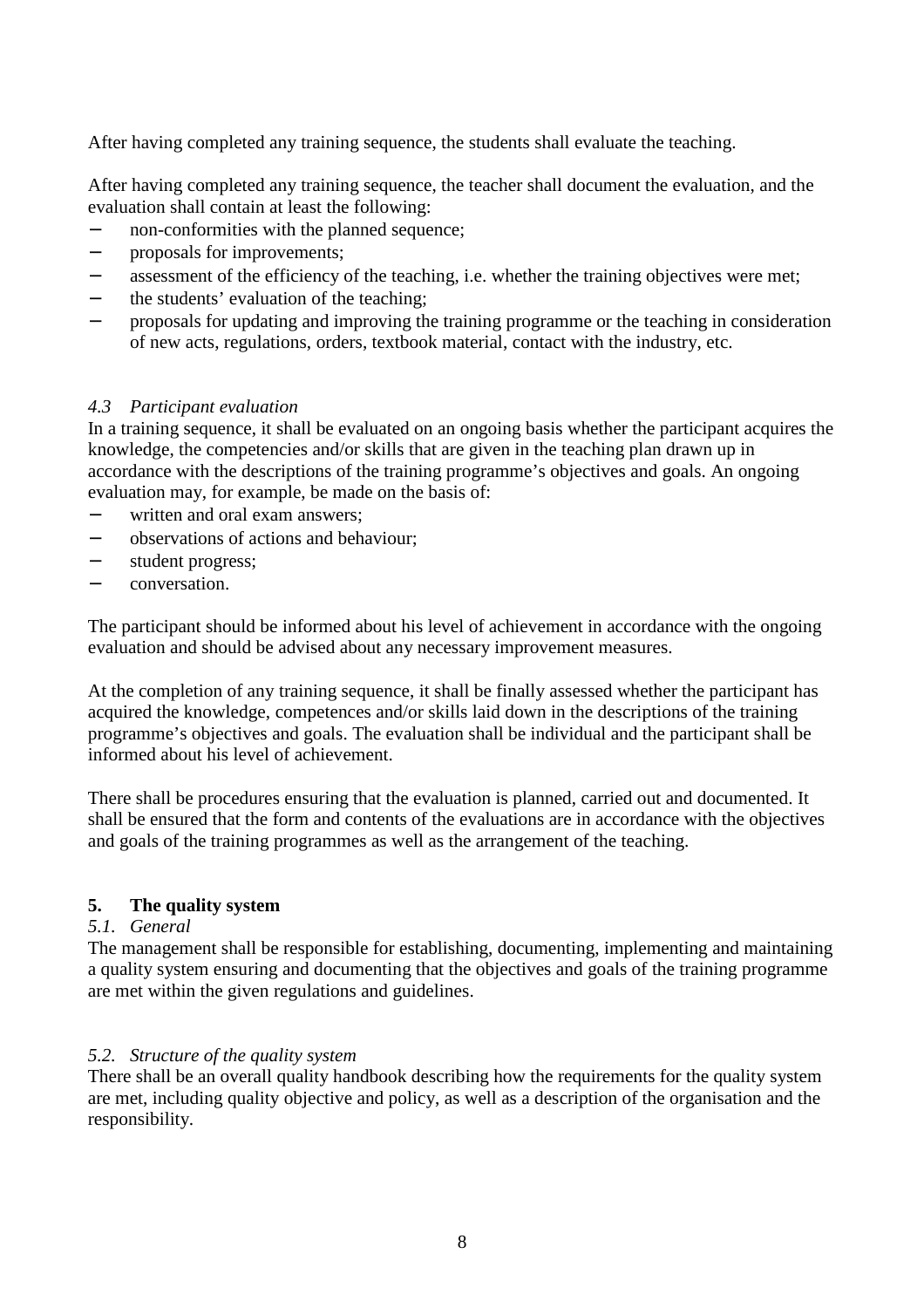There shall be a number of procedures that are in compliance with these guidelines and the management's objective and goal for the teaching.

It is possible to divide the procedures into the following sections:

- 1) Purpose. *Short description of the background and purpose of the procedure.*
- 2) Application/scope. *Where, when and to whom does the procedure apply?*
- 3) Definitions. *Abbreviations and concepts requiring elaborative explanation.*
- 4) Basis, references and annexes. *References to national/international provisions, other procedures, annexes, etc.*
- 5) Recordings.
- 6) Procedure.
- 7) Responsibility.

#### **Examples of the structure of the training institution's quality system: QUALITY HANDBOOK**  OBJECTIVE AND POLICY ORGANISATION AND RESPONSIBILITY

**PROCEDURES** OPERATIONAL ADMINISTRATIVE **INSTRUCTIONS CURRICULUM** TRAINING PLANS TEACHING PLANS ACTS AND ORDERS **CIRCULARS MANUALS** SAFETY INSTRUCTIONS

#### **6. Document and data management**

#### *6.1 General*

The supplier shall have documented procedures for managing all the documents of importance to the quality of the training programme. An overview indicating the revision numbers and date to establish the valid version of the quality documentation shall be established ("document control").

Examples of documents of importance to the training programme may be:

- − curriculums;
- training plans;
- − textbooks and handbooks;
- − course manuals and programmes;
- − planning forms for evaluating the participants;
- − teaching and sequence plans;
- − evaluation forms;
- − checklists;
- − certificates and course certificates;
- information about students: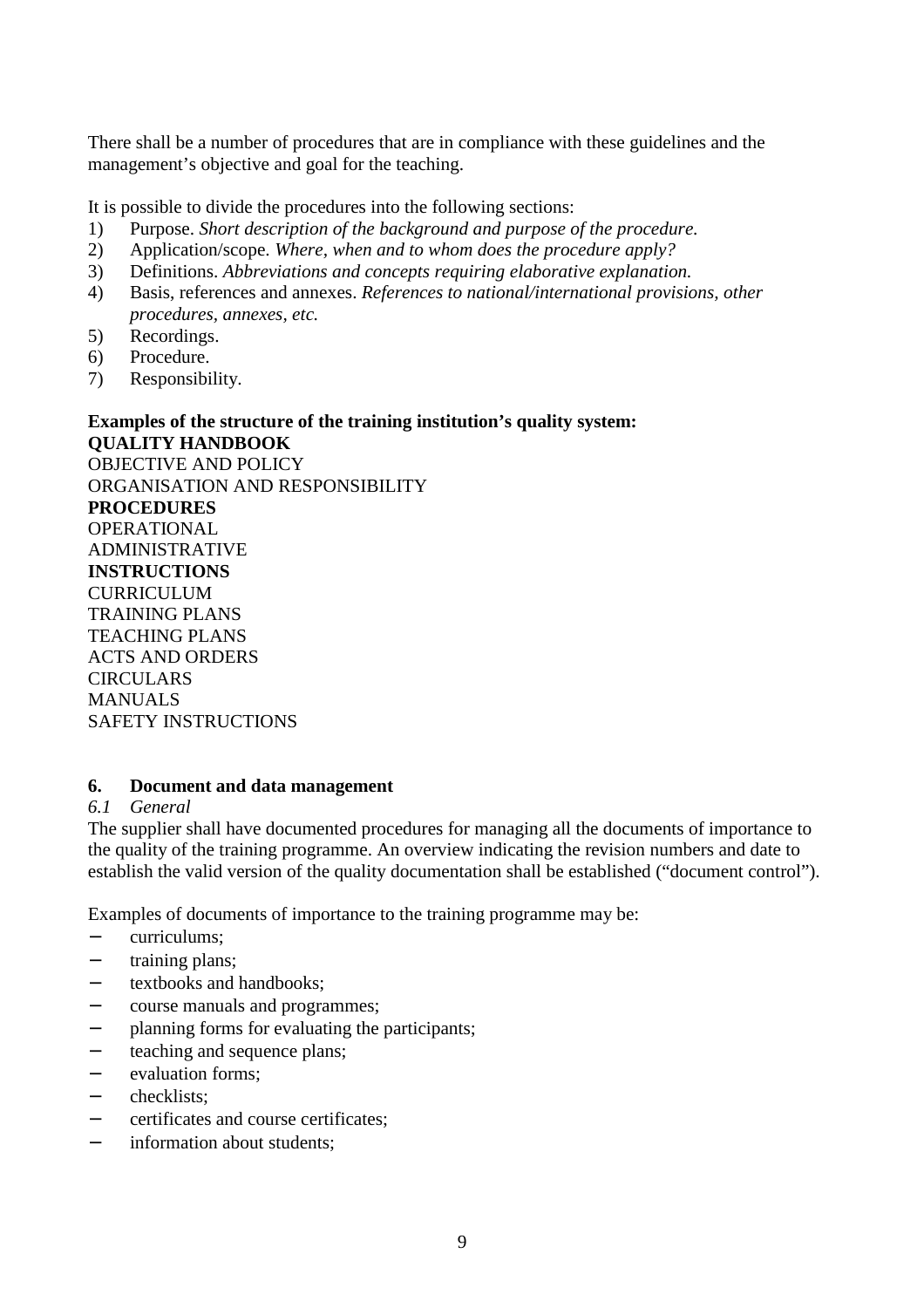- − information about employees;
- − rules and regulations;
- − audit reports;
- − proposals for improvements and non-conformity reports.

It shall be ensured that:

- the quality documentation has been unambiguously approved;
- − all relevant documents of importance to the training programme are updated and maintained;
- − relevant versions of the documents are available to all relevant persons; and
- − invalid and/or outdated documents are removed or clearly marked.

Each page of the quality documentation shall have a "header" that, as a minimum, contains the following:

- − Title and number;
- − date of publication and revision number, if relevant;
- date of latest version;
- − responsibility (name or initials);
- approval (name or initials).

# **7. Process control (instructions and procedures)**

# *7.1 General*

All processes directly affecting the quality of the training programme shall be identified and planned. It shall be ensured and documented that these processes are carried out under managed conditions.

# *7.2 Procedures*

In order to ensure and document that the objectives and goals of the training programme are met, there shall be procedures for the following:

- − the planning of the implementation of the training programme (cf. item 2.2); and
- − the planning of the teaching, including:
- − the sequence of the teaching:
- the choice of teaching methods;
- − the choice of teaching means and materials;
- − evaluation;
- marking.

# Furthermore, there shall be procedures for the following activities:

- − credit approval;
- procedures for the use of equipment (safety, etc.);
- − document and data management;
- − updating of teaching material;
- − relevant safety procedures;
- the management's evaluation of the quality system, including internal audits and relevant quality measurements;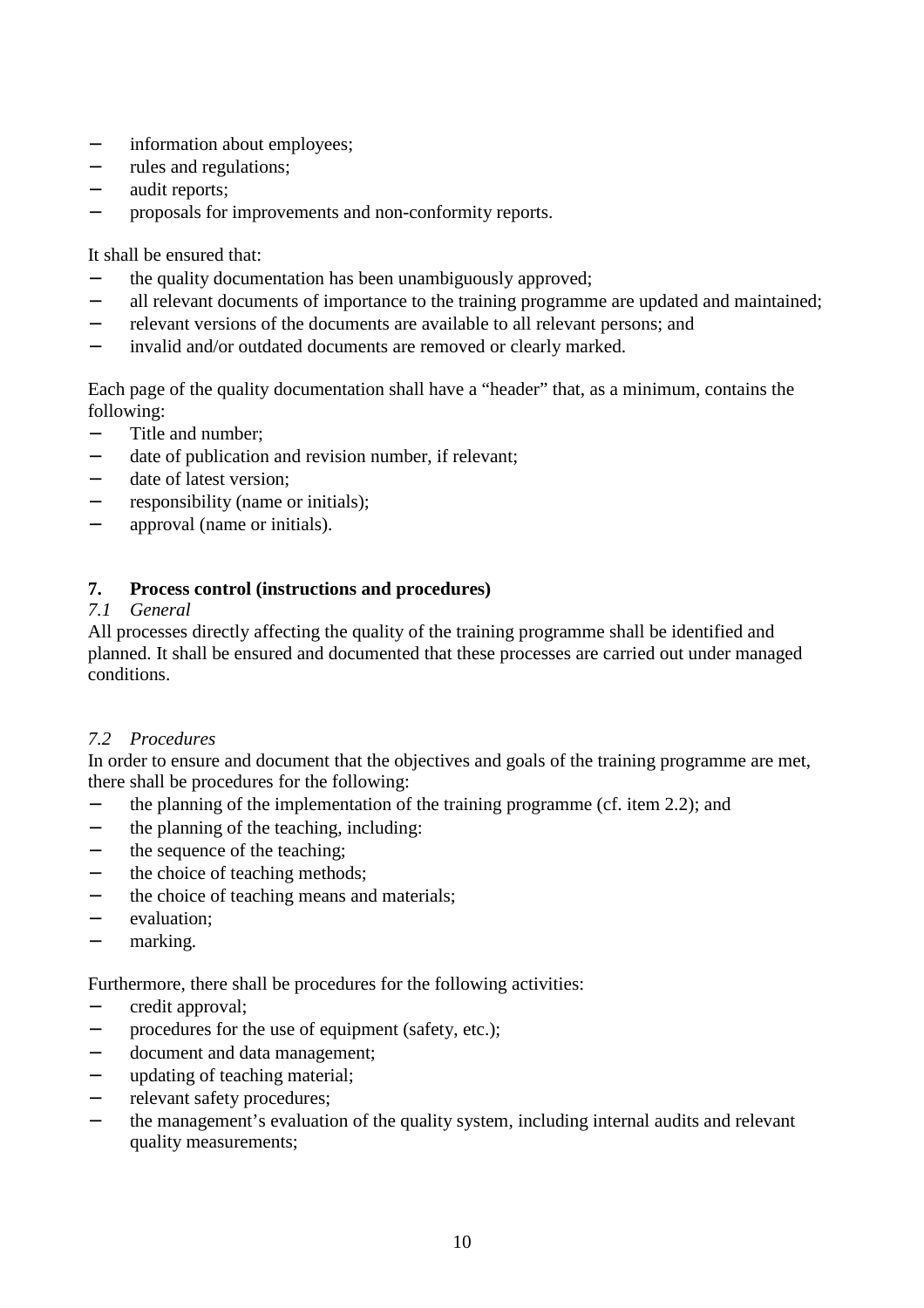- − evaluations in connection with the teaching;
- − reporting and management of non-conformities and proposals for improvements;
- corrective and preventive actions;
- − recording, certification and certificate issuance;
- qualification requirements of the employees.

# **8. Internal audits**

# *8.1 General*

Documented procedures shall be established and maintained for internal quality audits carried out to verify that the training programme meets the training plans and other guidelines and are carried out in accordance with the quality objectives and policies. The internal audit is part of the management's evaluation (cf. item 4.1).

The internal audit shall, among other things, verify:

- − that the quality system has been implemented;
- − that the training and teaching plans are followed;
- − that follow-ups and corrections are made in accordance with the non-conformities identified, proposals for improvements, evaluations, new guidelines, etc.

The management shall be responsible that corrective actions and follow-ups on defects identified during audits are carried out within the time stated.

# **9. Reporting and management of non-conformities or proposals for improvements**

# *9.1 General*

Documented procedures shall be established and maintained for the reporting and management of non-conformities and/or proposals for improvements that may arise in connection with, for example:

- − teaching;
- marking;
- − project work;
- evaluation:
- − safety conditions;
- the teaching environment.

# *9.2 Non-conformities and proposals for improvements*

A non-conformity is defined as lacking compliance with specified requirements, such as an incident contrary to the quality system or an observation contrary to the training plan or the guidelines for the training programme.

A non-conformity may, for example, be:

- − contravention of provisions on evaluation, such as a lack of an ongoing evaluation;
- − a lack of teaching planning;
- − a lack of implementation of evaluations or follow-ups;
- the participants' lack of the qualifications necessary to be admitted to the training programme.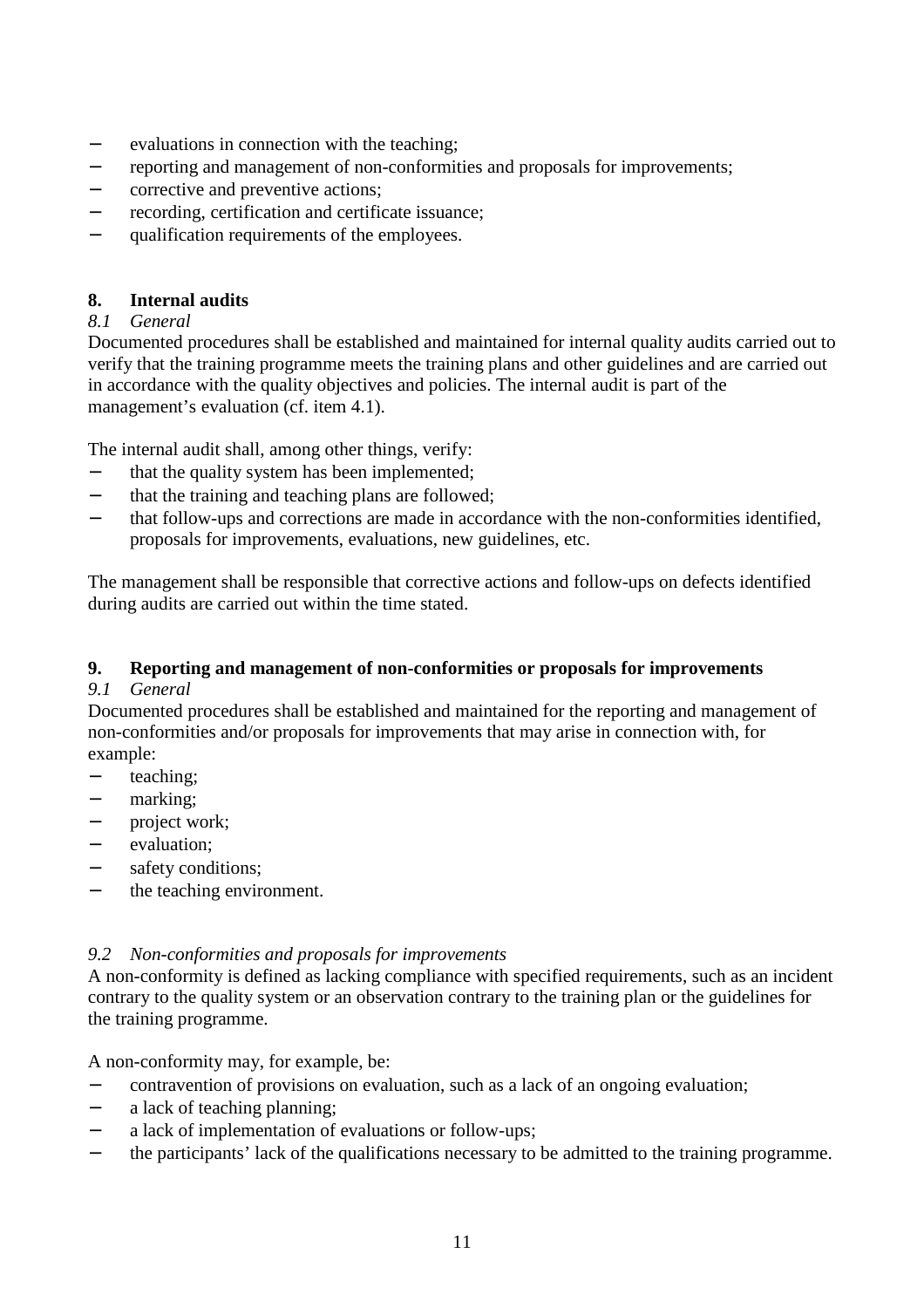# *9.3 Reporting*

All employees as well as participants shall be able to report identified non-conformities and/or proposals for improvements to a specified contact person, such as the quality coordinator. This contact person shall be responsible for evaluating the report and informing the management about the reported non-conformity and/or proposals for improvements.

# **10. Corrective and preventive actions**

Documented procedures shall be established and maintained for the implementation of corrective and preventive actions (such as procedures for improving and optimising the system).

The procedures shall, among other things, cover:

- − efficient consideration of complaints from teachers, participants or future employers;
- − investigation of the reason for the non-conformity as well as recording of the result;
- − securing that the corrective actions are implemented effectively; and
- securing that all information about corrective and preventive actions are forwarded to the management and the Danish Maritime Authority, if relevant.

# **11. Management of recordings and certification**

Documented procedures shall be established and maintained for identification, collection, recording, data access, filing, storage, etc. for all recordings concerning the training programme and the quality system.

The recordings shall, among other things, cover:

- − evaluation reports and forms;
- − certificates and course certificates;
- − supplementary training of teachers.

# **12. Danish Maritime Authority's quality audits**

# *12.1 General*

The Danish Maritime Authority shall approve and verify, through audits on the basis of the supplier's quality system, that the training programme is carried out in accordance with the objectives and goals as well as other provisions laid down for the relevant training programme.

The Danish Maritime Authority shall lay down procedures for audits, covering an approval audit (implementation audit) as well as subsequent audits in order to verify on an ongoing basis compliance with these guidelines and other conditions of approval.

The Danish Maritime Authority's audits shall, among other things, verify:

- − that the participants are evaluated and trained in accordance with the objectives and goals of the training programme;
- that the supplier implements and develops the quality objective and the policy for the training programme and maintains the quality system in accordance herewith;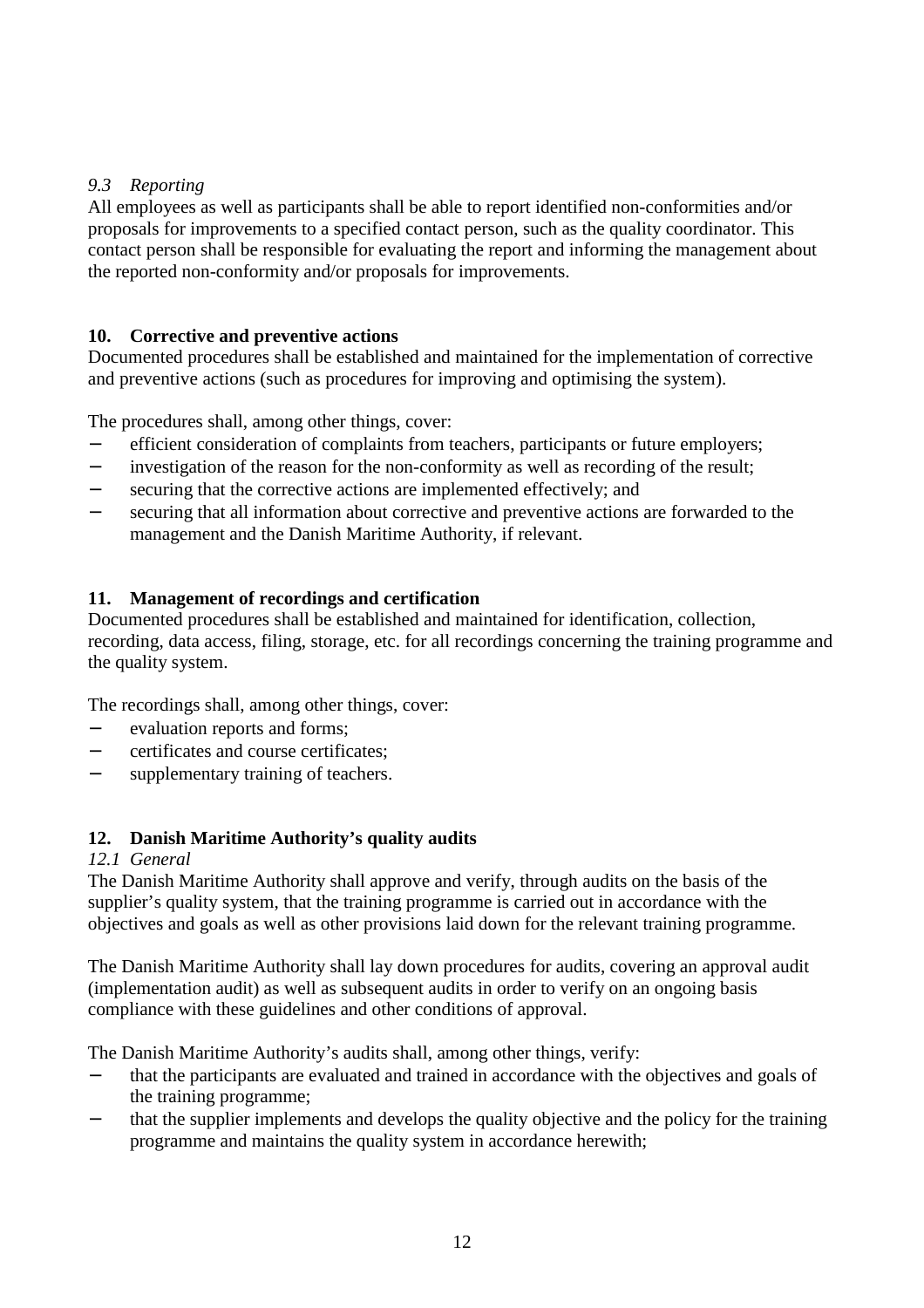that the supplier uses and develops the qualifications and competencies of the teachers on the basis of the professional level of the training programme.

# *12.2 Performance of the Danish Maritime Authority's audits*

Audits are carried out in accordance with an audit plan determined by the Danish Maritime Authority.

The Danish Maritime Authority shall appoint auditors for carrying out external audits.

Upon completion of the audit, the Danish Maritime Authority draws up an audit report, which, among other things, contains:

- non-conformity reports;
- − auditor recommendations; and
- − conclusions.

The audit report shall be forwarded to the supplier and is available to the general public.

#### *12.3 Follow-up*

The supplier shall on the basis of the audit report:

- − carry out corrective actions for non-conformities identified at audits within the time-limits agreed;
- evaluate the recommendations.

#### *12.4 Issue of certificates*

The Danish Maritime Authority shall issue certificates for compliance with these guidelines on the basis of approval audits.

Certificates shall be supplemented by an annex stating the training programmes and courses that the training institution is approved to carry out.

# **13. Training of employees**

Suppliers shall ensure that teachers are qualified for the relevant teaching.

Documented procedures shall be established and maintained for:

- − identification of the quality requirements for the teachers;
- − training of all employees having an influence on the quality of the training programme.

The training programme may, for example, cover:

- student navigation (visiting student service);
- − visits to ships and yards;
- − courses and seminars;
- − qualifying training sequences.